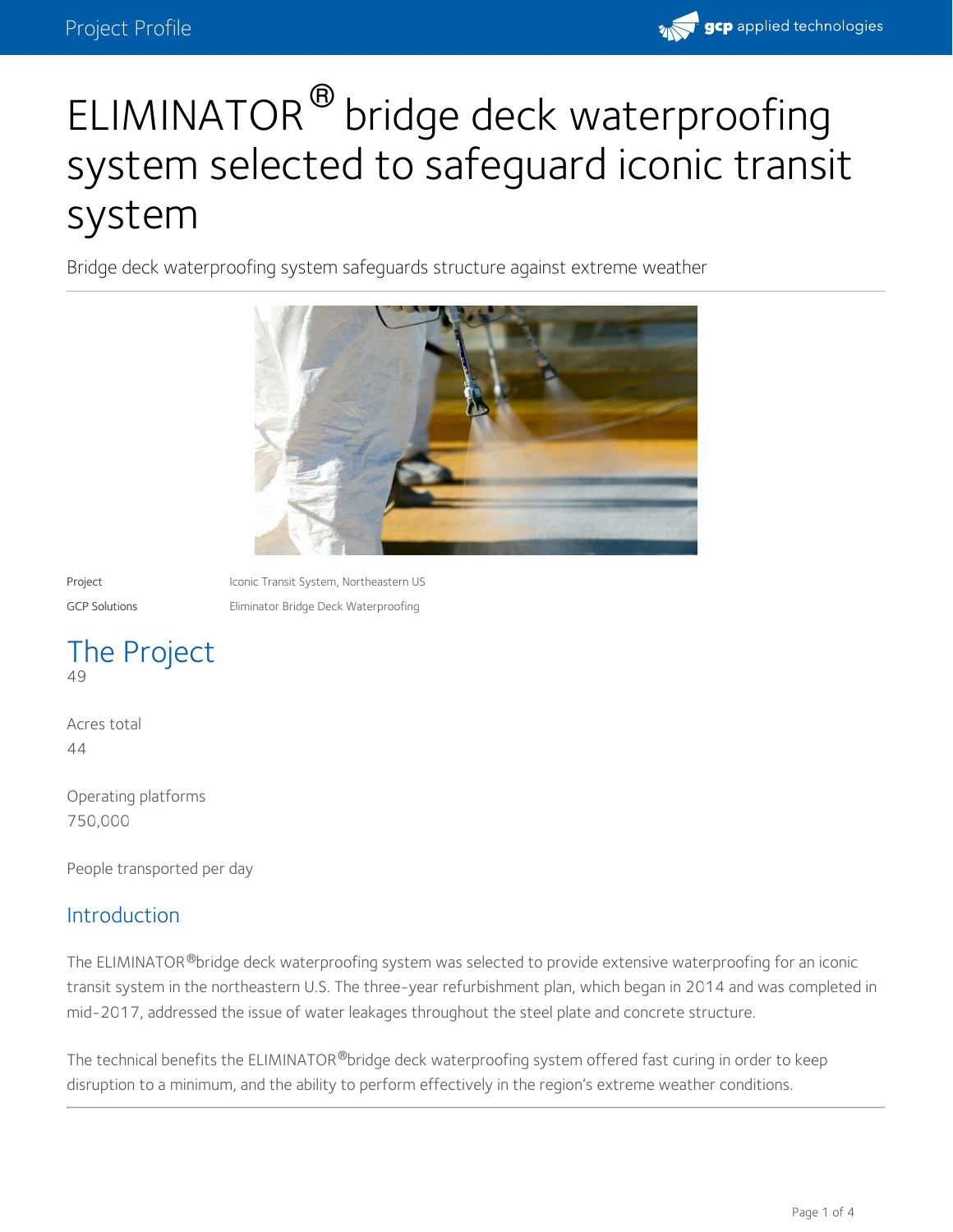

### Project overview

The station covers a total of 49 acres and operates 44 platforms, transporting more than 750,00 people every day.

Mostly underground, the station is built with steel plates, much like a ship is constructed. However, with time, water intrusion became a growing problem, with leaks appearing throughout the structure. To protect the landmark, an ambitious project to waterproof the station was needed.

The extensive refurbishment plan was introduced to address the issue of water leaks that were affecting the underground station platforms and public areas, including roadways and elevated viaducts. Furthermore, the roadways above the steel station roofs were not designed to be driven on directly, so were paved with asphalt surfacing. In fact, in some locations, the paving was several feet thick having been built up over the century since the station was built. All of these issues needed to be remediated to safeguard the structure.

Stirling Lloyd (now GCP Applied Technologies), leaders in the development of waterproofing systems, was asked to provide the best advice and product solutions for the challenging project.

"Due to the size and geometric complexities of the station, it was certainly <sup>a</sup> challenging project to be <sup>a</sup> part of, particularly as the structure was already suffering from <sup>a</sup> series of leaks,"

Tom Carter, Stirling Lloyd Sales Director at GCP Applied Technologies.

#### Product selection

-

The specifiers were in need of a product that could be applied with ease and speed and that would future-proof the structural integrity of one of the most famous sites in the US.

There were also a series of unknowns prior to the commencement of work on-site, most notably the condition of the hundred-year-old steel plates that form the roadway. Once excavated, the condition of the steel plates was found to be remarkably sound, and surface preparation by vacuum blasting proceeded without interruption.

The customer and their general contractor were able to take advantage of the technical benefits of the ELIMINATOR® bridge waterproofing system and tackle a project that would have been beyond most other materials. This was largely a result of the waterproofing system's unrestricted overcoating window, which provided unlimited flexibility to the contractors. This in turn allowed the contractor to minimize disruption to active traffic in this busy location.

The ELIMINATOR <sup>®</sup>bridge waterproofing system was chosen due to its proven track record of success for the structural waterproofing of new and existing large structures, especially those with complex geometry. The waterproofing was required to transition from the steel plates and up the various layers of concrete, which had built up the sidewalks in the intervening century since the structure was first built.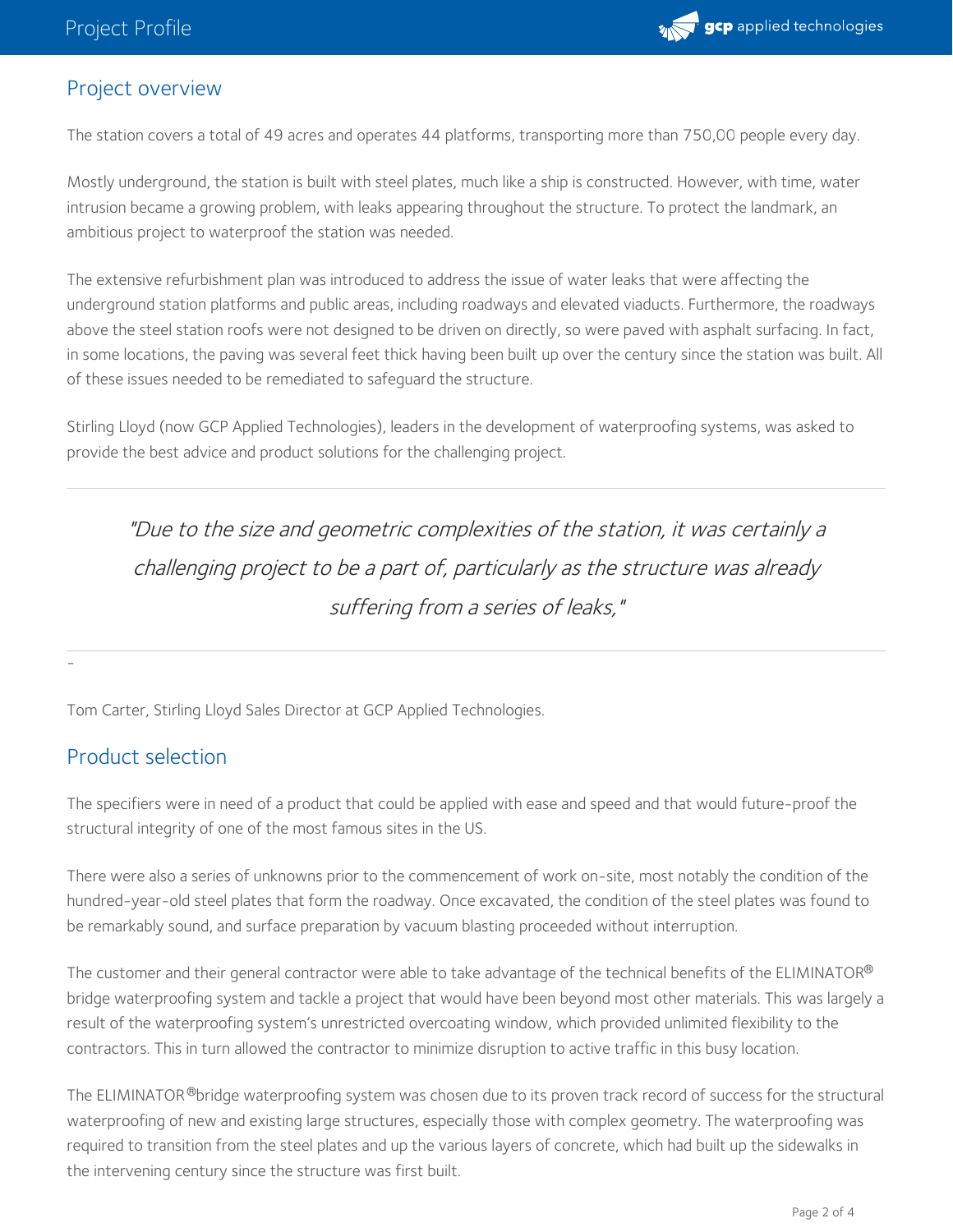

The waterproofing membrane has an exceptionally strong bond to both the asphalt paving and the deck. This strong bond throughout allows the steel deck, waterproofing, and paving to behave as a composite. The system also acts as a barrier to prevent steel corrosion.

The spray-applied ELIMINATOR®waterproofing system cures in one hour. The fast cure capabilities kept disruption to a minimum, which was a major benefit when conducting work on one of the busiest transport hubs in the world. In addition, the specially engineered system allows waterproofing to be applied and to perform in-situ in both extremely high summer temperatures and extremely cold winter temperatures - an essential requirement in this area of the country.

"Fortunately, our bridge deck waterproofing experts were able to come up with the perfect solution to the challenge, and the station is now protected for many years to come."

Tom Carter, Stirling Lloyd Sales Director at GCP Applied Technologies.

## The application

-

To prepare the roadway and elevated viaduct structures for the ELIMINATOR®waterproofing application, the steel decks were first vacuum blasted, a method that performs abrasive blasting and collects debris and loosened particles from the surface simultaneously. This technique was of paramount importance for the busy station, as it ensured the immediate retrieval of dust and particles, creating minimal impact on the environment.

Prior to waterproofing, application tensile adhesion tests were conducted to assess the bond the waterproofing system would achieve to the substrate. During application, wet film thickness tests were conducted to help ensure correct coverage and the complete integrity of the waterproofing. Such tests are pivotal steps in the quality control process since the bond to the deck is key to the long-term performance of the waterproofing.

#### Positive results

"Due to the size and geometric complexities of the station, it was certainly a challenging project to be a part of, particularly as the structure was already suffering from a series of leaks," said Tom Carter, Stirling Lloyd Sales Director at GCP Applied Technologies. "Fortunately, our bridge deck waterproofing experts were able to come up with the perfect solution to the challenge, and the station is now protected for many years to come."

#### Summary

Using a product with a proven record of protecting steel and concrete structures (gained over three decades in America and in over 50 other countries) was fundamental to the project. Thanks to the ELIMINATOR ®bridge deck waterproofing system, the structure will be protected for future generations.